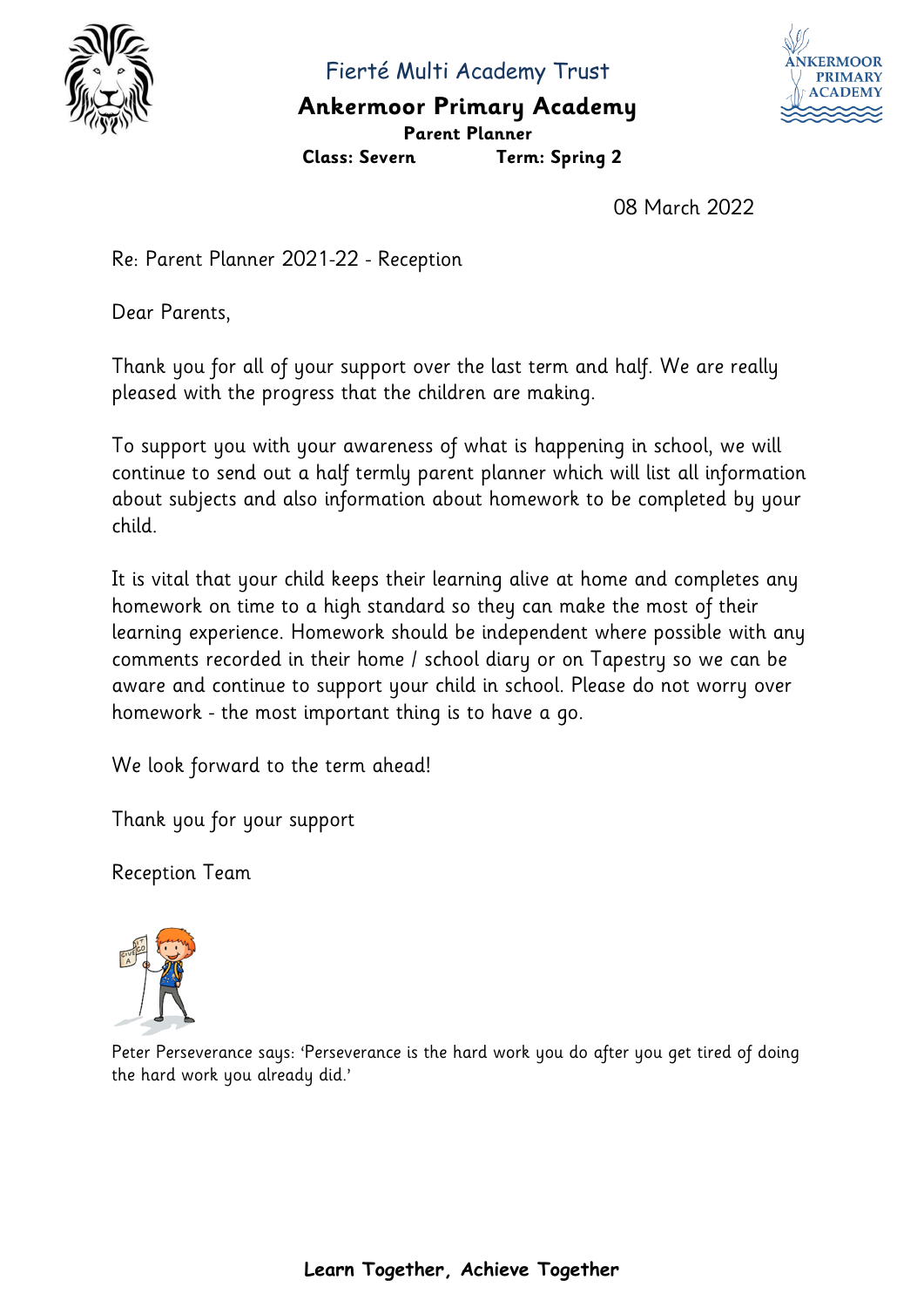

Fierté Multi Academy Trust

## **Ankermoor Primary Academy**

**Parent Planner**

**Class: Severn Term: Spring 2**

**KERMOOF PRIMARY**